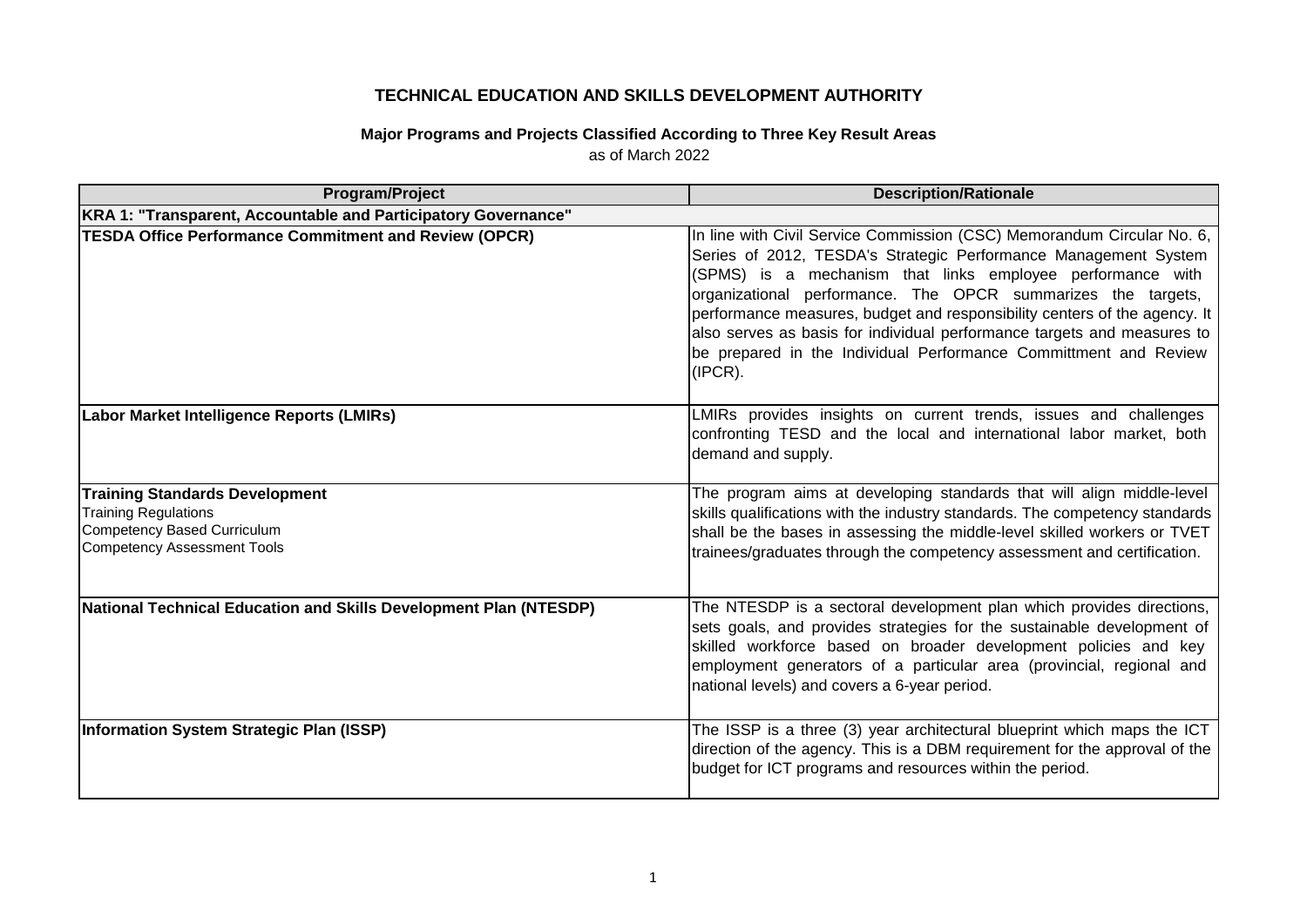| <b>Citizen's Charter</b>                       | In compliance with the Anti-Red Tape Act (ARTA) of 2007, TESDA<br>displays its service standards in the form of information billboards posted<br>at the main entrance of offices or at conspicuous places, and in the form of<br>published materials that detail the procedure to obtain a particular service,<br>the person(s) responsible for each step, the maximum time to conclude<br>the process, the document(s) to be presented by the customer, the amount<br>of fees, and the procedure for filing complaints. The Citizen's Charter<br>provides information on the services offered by TESDA to the public.                   |
|------------------------------------------------|------------------------------------------------------------------------------------------------------------------------------------------------------------------------------------------------------------------------------------------------------------------------------------------------------------------------------------------------------------------------------------------------------------------------------------------------------------------------------------------------------------------------------------------------------------------------------------------------------------------------------------------|
| <b>Service Charter</b>                         | In compliance with the Anti-Red Tape Act (ARTA) of 2007, TESDA<br>displays its service standards in the form of information billboards posted<br>at the main entrance of offices or at conspicuous places, and in the form of<br>published materials that detail the procedure to obtain a particular service,<br>the person(s) responsible for each step, the maximum time to conclude<br>the process, the document(s) to be presented by the customer, the amount<br>of fees, and the procedure for filing complaints. The Service Charter<br>provides information on the services offered by TESDA to its officials and<br>employees. |
| <b>ISO Certification</b>                       | In compliance with EO 605 dated February 23, 2007 directing the adoption<br>of the ISO 9001:2000 Quality Management Systems as part of the<br>implementation of a government-wide quality management program,<br>TESDA has embarked on its quality journey towards ISO 9001 certification<br>for its core processes of program registration, assessment and<br>certification, and development of standards. TESDA acquired its first ISO<br>9001:2008 certification in 2012 and is currently working towards its re-<br>certification under ISO 9001:2015 standard.                                                                      |
| Quick Response Mechanism to Citizen's Feedback | In line with TESDA's quality policy which measures the worth of the<br>organization by the satisfaction of the customers it serves, various<br>approaches are utilized to secure and respond to Citizens' feedbacks and<br>clarifications/queries.                                                                                                                                                                                                                                                                                                                                                                                       |
| <b>TESDA Efficiency and Integrity Board</b>    | In line with Department Order No. 109, series of 2011, TESDA established<br>its Efficiency and Integrity Board. The Board aims to promote efficiency<br>and integrity in the organization by formulating a comprehensive Efficiency<br>and Integrity Development Plan (EIDP), and monitoring the observance of<br>the TESDA Code of Conduct of employees, among others.                                                                                                                                                                                                                                                                  |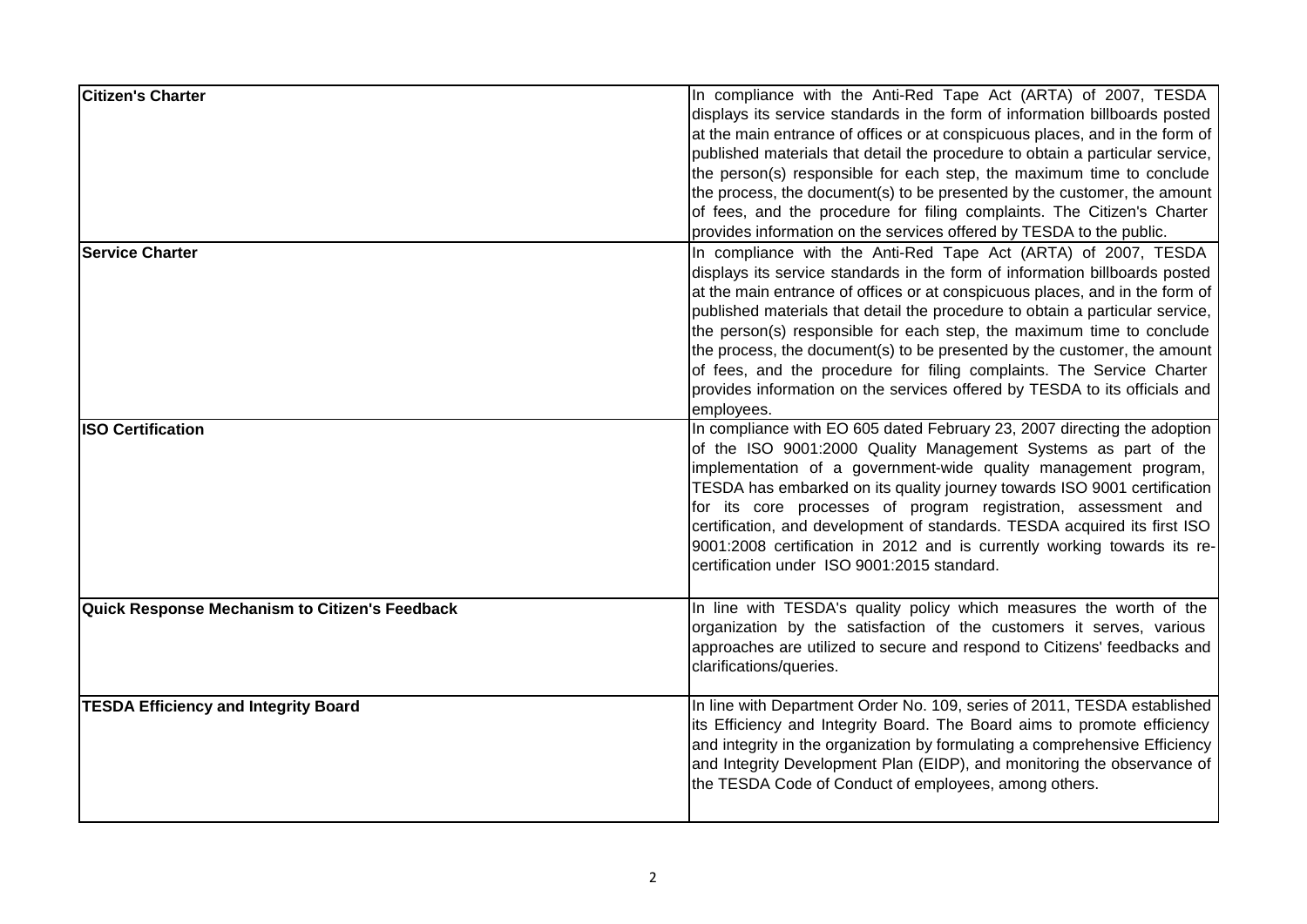| KRA 2: "Poverty Reduction and Empowerment of the Poor and Vulnerable" |                                                                                                                                                                                                                                                                                                                                                                                                                                                                                                                                |  |
|-----------------------------------------------------------------------|--------------------------------------------------------------------------------------------------------------------------------------------------------------------------------------------------------------------------------------------------------------------------------------------------------------------------------------------------------------------------------------------------------------------------------------------------------------------------------------------------------------------------------|--|
| <b>Competency Assessment and Certification</b>                        | A program that aims at assessing and certifying the competencies of the<br>middle-level skilled workers through Philippine TVET Competency<br>Assessment and Certification System (PTCACS).                                                                                                                                                                                                                                                                                                                                    |  |
| <b>Trainers Training</b>                                              | Trainers Training is the training and development of TVET Trainers<br>aligned to industry requirements.                                                                                                                                                                                                                                                                                                                                                                                                                        |  |
| <b>Trainers Certification</b>                                         | The assessment and certification of TVET Trainers aims to qualify and<br>certify the current pool of trainers to raise the bar of Trainer/Assessor<br>qualification in the areas of technology and methodology for quality<br>assurance. To attain the appropriate National TVET Trainer Certificate<br>(NTTC) Level I or II, the trainer must acquire NC Level of the qualification<br>appropriate in the programs being handled but not lower than NC II; and<br>acquire the Trainers Methodology Certificate (TMC) I or II. |  |
| <b>TVET Scholarship</b>                                               |                                                                                                                                                                                                                                                                                                                                                                                                                                                                                                                                |  |
| <b>Training for Work Scholarship Program (TWSP)</b>                   | The TWSP is a program intervention directed towards meeting the job<br>requirements of priority industries and sectors. It aims to provide skills and<br>competencies to job seekers through appropriate training programs that<br>are directly connected to existing jobs for immediate employment. This is<br>also supportive of the government's thrust of rapid, inclusive and sustained<br>economic growth.                                                                                                               |  |
| <b>Private Education Student Financial Assistance (PESFA)</b>         | The program that will afford education grants to deserving students in<br>private post-secondary non-degree TVET course in line with the skills<br>requirements of the priority sectors identified in the National Technical<br>Education and Skills Development Plan; a financial assistance program for<br>incoming freshmen enrolled in private schools in priority courses deemed<br>necessary for national development.                                                                                                   |  |
| <b>Special Training for Employment Program (STEP)</b>                 | STEP is a community-based specialty training program that addresses the<br>specific skills needs of the communities and promote employment,<br>particularly through entrepreneurial, self-employment and service-oriented<br>activities. Training programs offered are generally short-term or modules<br>based on the Training Regulations promulgated by TESDA.                                                                                                                                                              |  |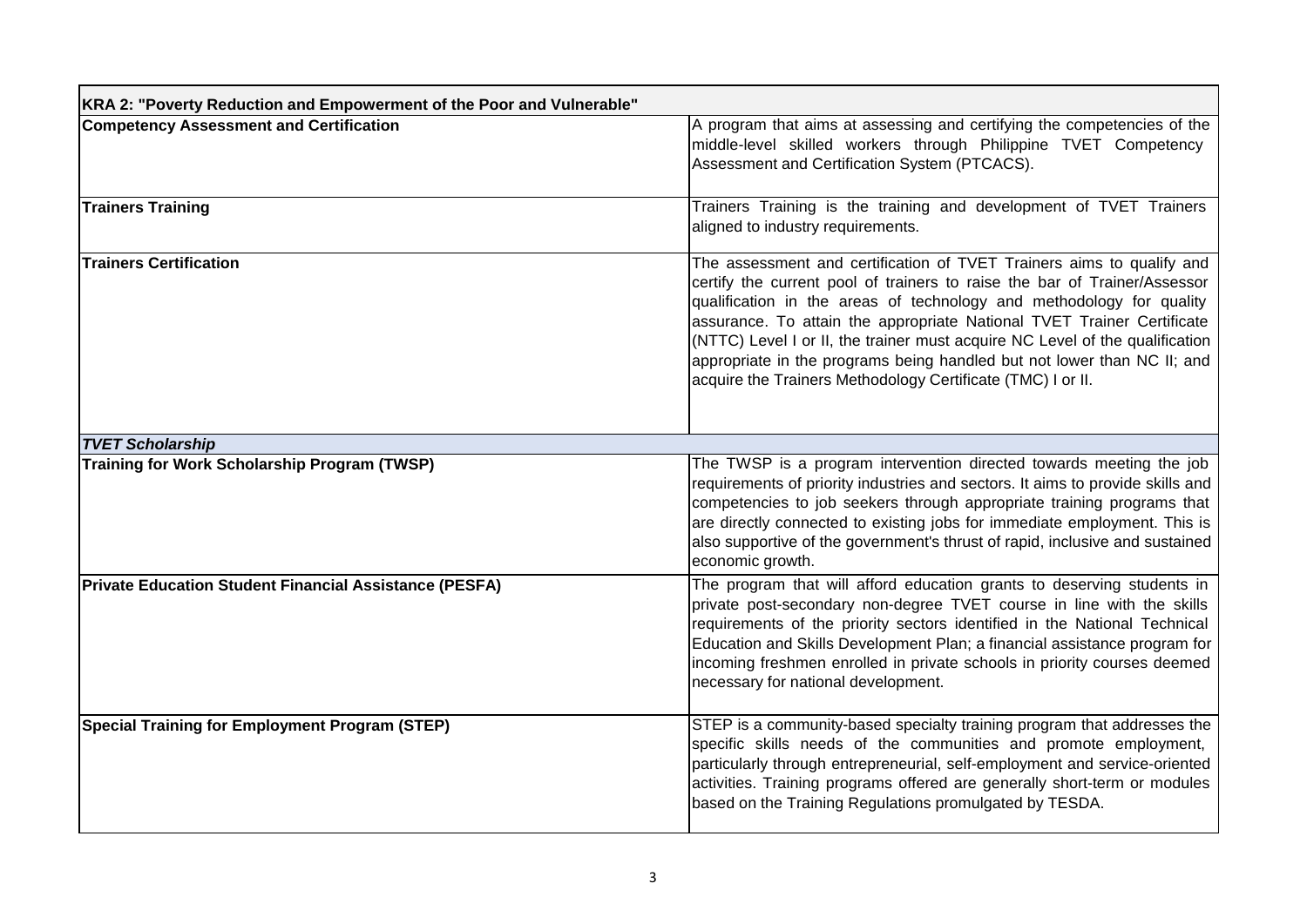| Universal Access to Quality Technical Education (UAQTEA) | The UAQTEA was established through Republic Act No. 10931 providing<br>for free tuition and other school fees in State Universities and Colleges<br>(SUCs), Local Universities and Colleges (LUCs) and state-run Technical<br>Vocational Institutions (STVIs), establishing the Tertiary Education Subsidy<br>and Student Loan Program (SLP), strengthening the Unified Student<br>Financial Assistance System for Tertiary Education (UniFAST), and<br>appropriating funds therefor. It is hereby declared that quality education is<br>an inalienable right of all Filipinos and it is the policy of the State to protect<br>and promote the rights of all students to quality education at all levels. The<br>State recognizes the complementary roles of public and private higher<br>education institutions and Technical-Vocational Institutions (TVIs) in the<br>educational system and the invaluable contribution that the private tertiary<br>schools have made and will make to education. |
|----------------------------------------------------------|-------------------------------------------------------------------------------------------------------------------------------------------------------------------------------------------------------------------------------------------------------------------------------------------------------------------------------------------------------------------------------------------------------------------------------------------------------------------------------------------------------------------------------------------------------------------------------------------------------------------------------------------------------------------------------------------------------------------------------------------------------------------------------------------------------------------------------------------------------------------------------------------------------------------------------------------------------------------------------------------------------|
| <b>Institution-Based Programs</b>                        | Refers to TESDA-registered programs delivered in the institution or<br>through the different flexible learning modalities by the following:<br>-TESDA Technology Institutions (TTIs)<br>-Private Technical Vocational Institutions (TVIs)<br>-Higher Education Institutions (HEIs)<br>-Public TVIs such as:<br>-State Universities and Colleges (SUCs)<br>-Local Colleges and Universities (LUCs)<br>-Training centers established by the Local Government Unit (LGU)                                                                                                                                                                                                                                                                                                                                                                                                                                                                                                                                 |
| <b>Enterprise-Based Training</b>                         | Refers to TVET programs delivered in the enterprise which may be in-<br>plant or stand alone, or may be linked with a training provider. These<br>programs are offered to industry group or to enteprises employees and<br>individual.                                                                                                                                                                                                                                                                                                                                                                                                                                                                                                                                                                                                                                                                                                                                                                |
| <b>Community-Based Programs</b>                          | Refers to TVET programs intended to address specific needs of the<br>community. Training programs may be delivered in an informal or formal<br>setting in the community. These are programs implemented with TESDA<br>assistance.                                                                                                                                                                                                                                                                                                                                                                                                                                                                                                                                                                                                                                                                                                                                                                     |